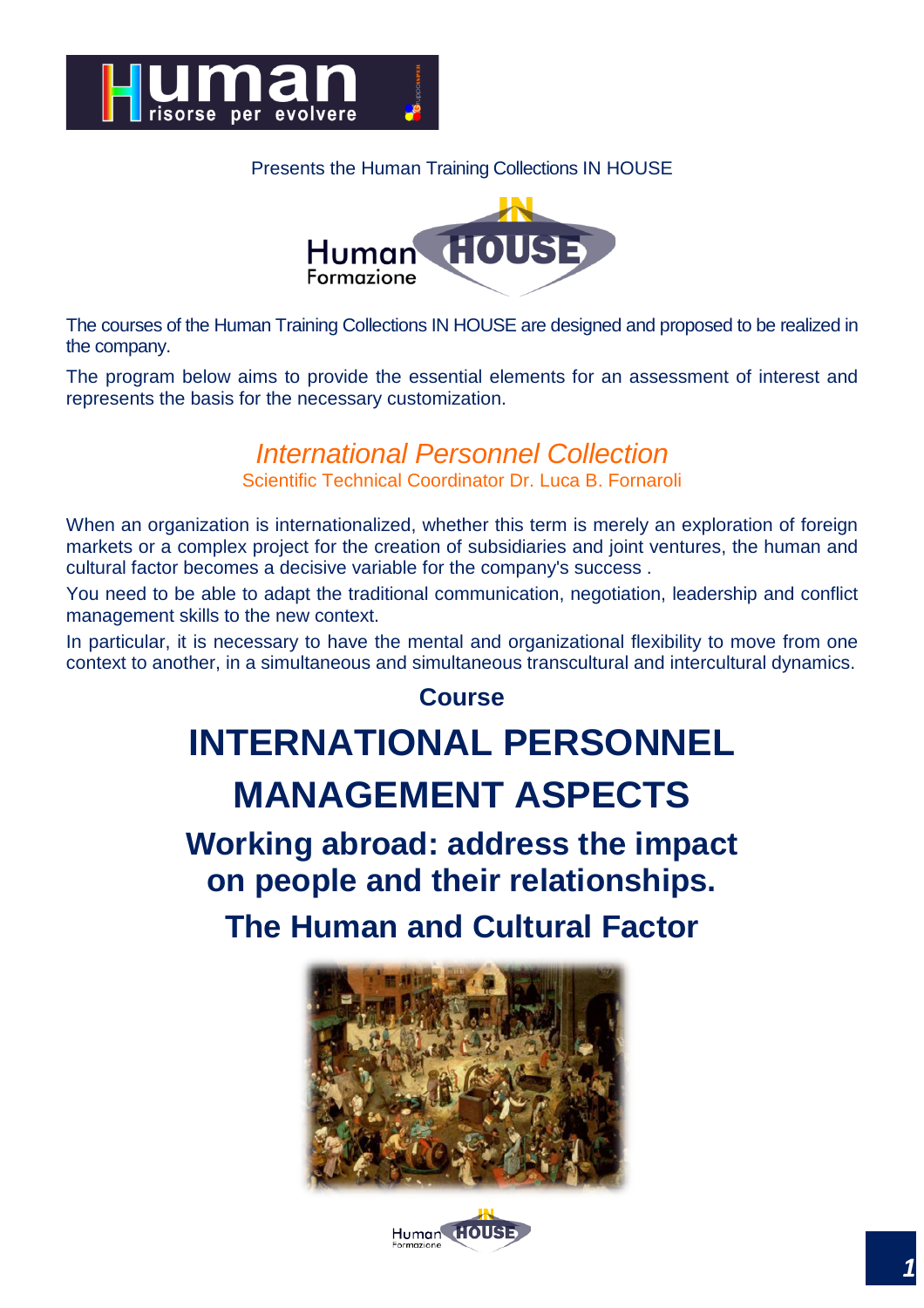

#### **Why?**

#### *Through the Eyes of the Others: People within Internationalized Companies*

The course is aimed to enable the attendees to face the consequences deriving from the process of internationalization within companies. The **focus is on the impacts that the access to foreign markets determine on people and their professional and personal relationships**.

When an organization starts a process of internationalization, **regardless that it consists simply in a scouting of foreign markets rather than in a complex program of creation of new subsidiaries and joint ventures**, the human and cultural factors become fundamental to the company's success. This is the reason why it is necessary the update of the traditional communication, negotiation, conflict management and leadership skills to the new contexts. In particular, a mental and organizational flexibility is fundamental to work through different social environments within simultaneous transcultural and intercultural dynamics.

During the course the participants will be provided with some methodological tools to be aware of their own kinds of perception of other cultures, they will learn to recognize the inevitable stereotypes and the risks related to their use in understanding the behaviors of others. It will be stressed the importance of adopting adequate interpretative codes to overcome misunderstandings and misinterpretations. Moreover, the most common models of cultural analysis used within organizations will be introduced and critically assessed.

Lastly will be analyzed how to build a shareable platform of communication.

Among the necessary skills, will be mentioned the importance to get appropriate information about the legal regulations, the protection of labor rights, the types of salary, the legal responsibility, the informal rules and the most common practices in force in a foreign market. The details of such aspects lie outside the contents of the course but it will be treated their relevance and sensitivity in the management of Human Resources and in the relations with potential partners, stakeholders, competitors and the whole local community.





As this is an introductory course to an extremely complex and delicate issue that would require weeks of discussions, shared opinions and collective critical analyses, its main aim is that to propose a methodology, provide a guideline, highlight critical points and endow the participants with interpretative grids to improve and refine their own relational competencies and to give a contribution within their companies to that kind of reflection and realization.

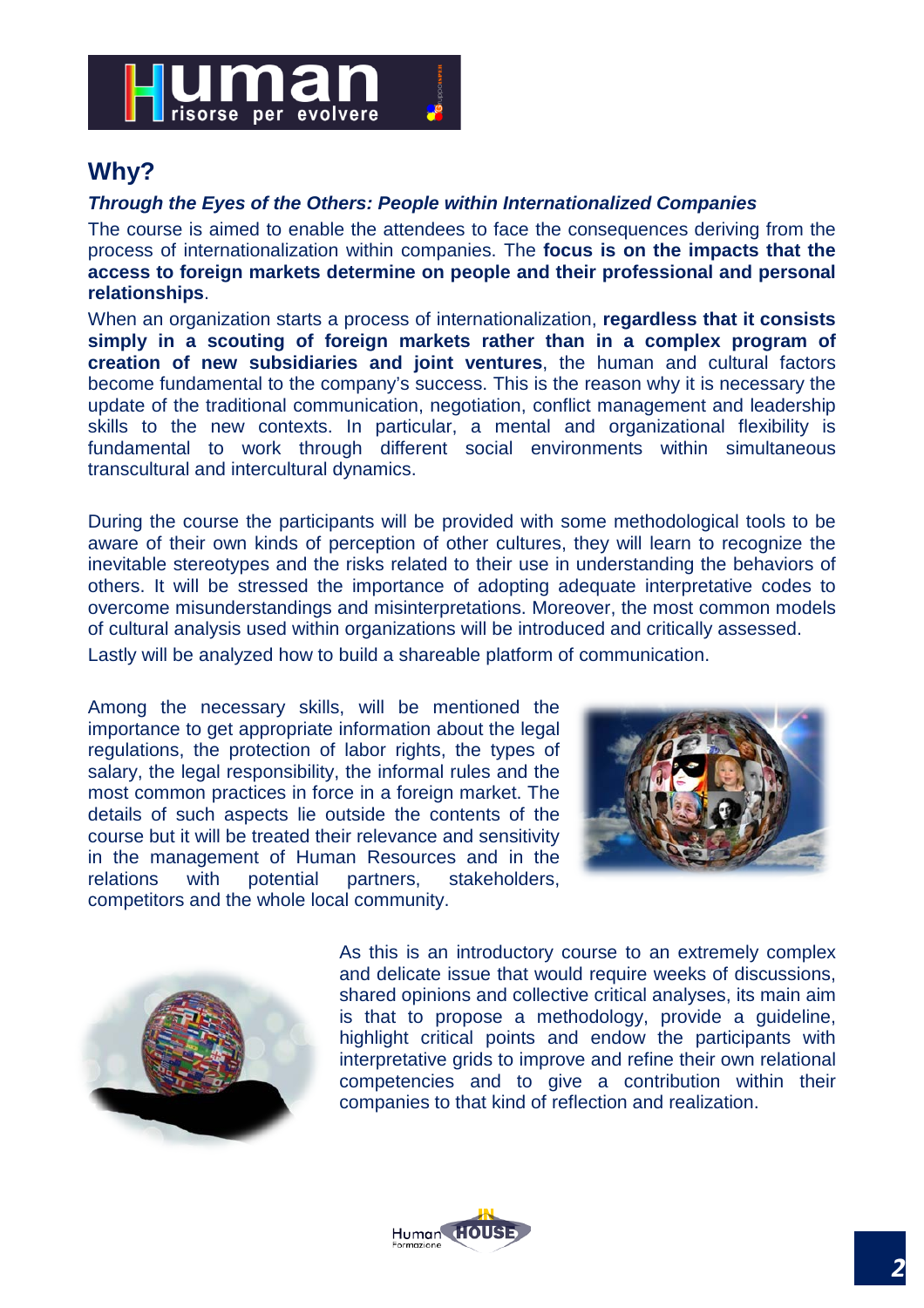

#### **When?**

When an organization starts a process of internationalization, **regardless that it consists simply in a scouting of foreign markets rather than in a complex program of creation of new subsidiaries and joint ventures.**



#### **Who?**

It is addressed to those who are involved - regardless their specific role - in the internationalization of the organizations or have frequent contacts with foreign markets operators.

### **What?**

The course lasts two working day

16 hours to provide practical tools and tips, activate personal reflections and group comparisons.

During the days the following issues will be discussed:

- **Introduction to company internationalization: from the concept to the process. The different** types and their evolution: export and procurement, licensing, joint ventures, foreign direct investments, merger and acquisitions as an active or passive actor.
- Becoming a multinational enterprise regardless the size: the impact on the human capital. Doing business in different foreign markets implies a surplus of tasks, a burden that should be distributed and acknowledged.
- The cultural factor, the most neglected. Management of multicultural aspects and competencies: perception and interpretation of counterparts' behavior. The cultural screens which twist the interpretation of others' behaviors; the ethnocentric variable affecting our attitudes.
- The analysis of needed skills and the knowledge of those already existing within the company. Not only language skills: how communication, negotiation, conflict management and leadership can change.
- **For an adequate risk assessment the improvement of soft skills is not enough: knowledge** and information to operate in a foreign market must be acquired. Laws, regulations, informal rules - but strictly binding - without ignoring the political dimension.
- A critical and practical overview of the models of cultural interpretation adopted by companies: Hofstede and Globe Project.
- The guideline of some international organizations about Business Ethics, Corporate Social Responsibility and bribery. The cultural, operational and legal implication caused by their interpretation and implementation.
- Being an expatriate: enthusiasm, disorientation, uprooting, integration. An in-between life among cultures. The difficulties to go home.
- The mode of teaching and learning experience is that traditional of a classroom, yet characterized by a constant participation and dialectics between the attendees and the facilitator. Case studies will be submitted for a group discussion.